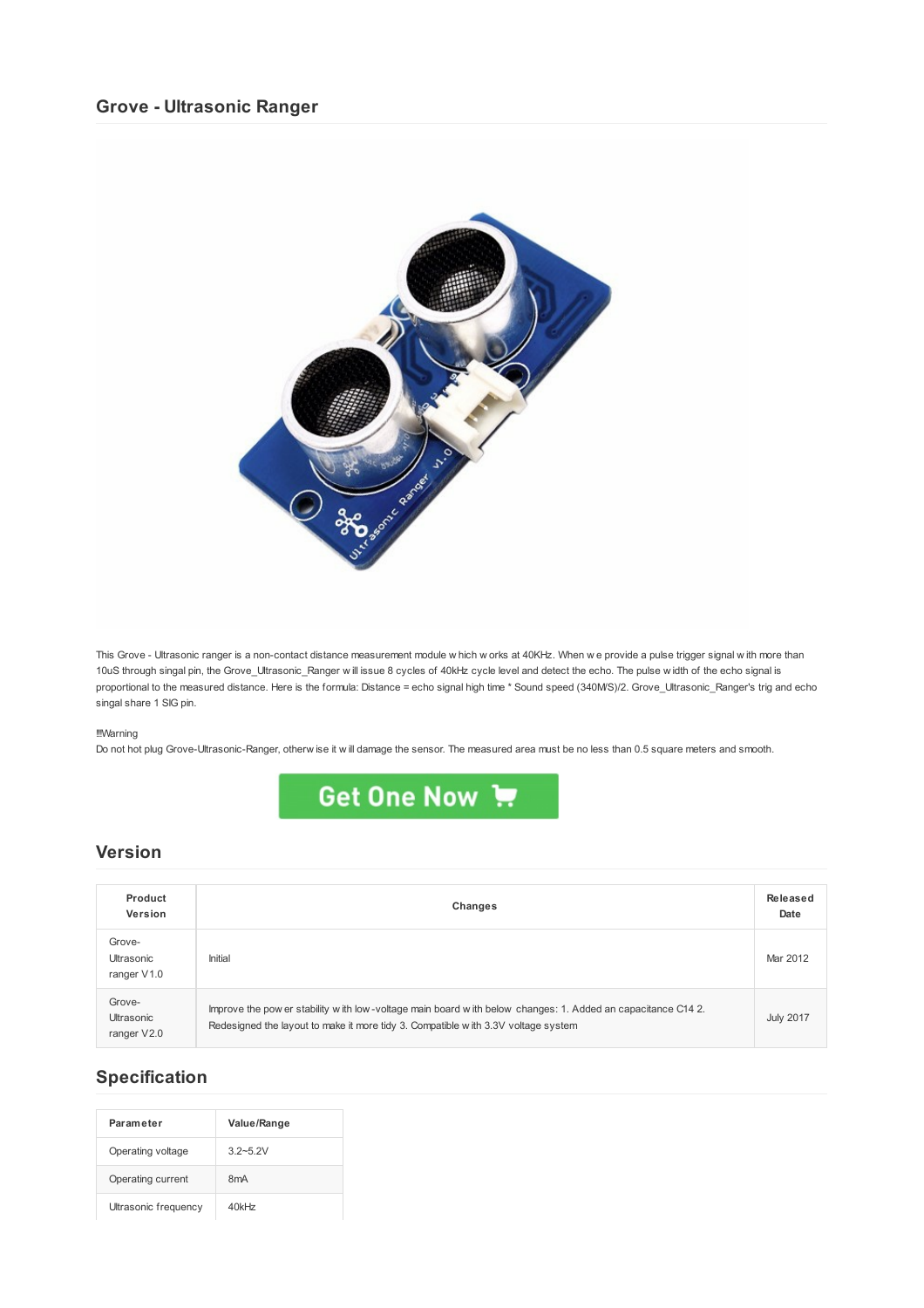| Measuring range     | $2 - 350$ cm       |  |
|---------------------|--------------------|--|
| Resolution          | 1cm                |  |
| Output              | <b>PWM</b>         |  |
| Size                | 50mm X 25mm X 16mm |  |
| Weight              | 13q                |  |
| Measurement angle   | 15 degree          |  |
| Working temperature | $-10-60$ degree C  |  |
| Trigger signal      | $10uS$ TTL         |  |
| Echo signal         | $\blacksquare$     |  |

!!!Tip

More details about Grove modules please refer to Grove [System](http://wiki.seeed.cc/Grove_System/)

Platforms Supported

# **Getting Started**

# **Play With Arduino**

#### **Hardware**

• Step 1. Prepare the below stuffs:

| Seeeduino V4.2     | <b>Base Shield</b> | Grove - Ultrasonic Ranger |
|--------------------|--------------------|---------------------------|
|                    |                    |                           |
| <b>Get ONE Now</b> | <b>Get ONE Now</b> | <b>Get ONE Now</b>        |

- Step 2. Connect Ultrasonic Ranger to port D7 of Grove-Base Shield.
- Step 3. Plug Grove Base Shield into Arduino.
- Step 4. Connect Arduino to PC through a USB cable.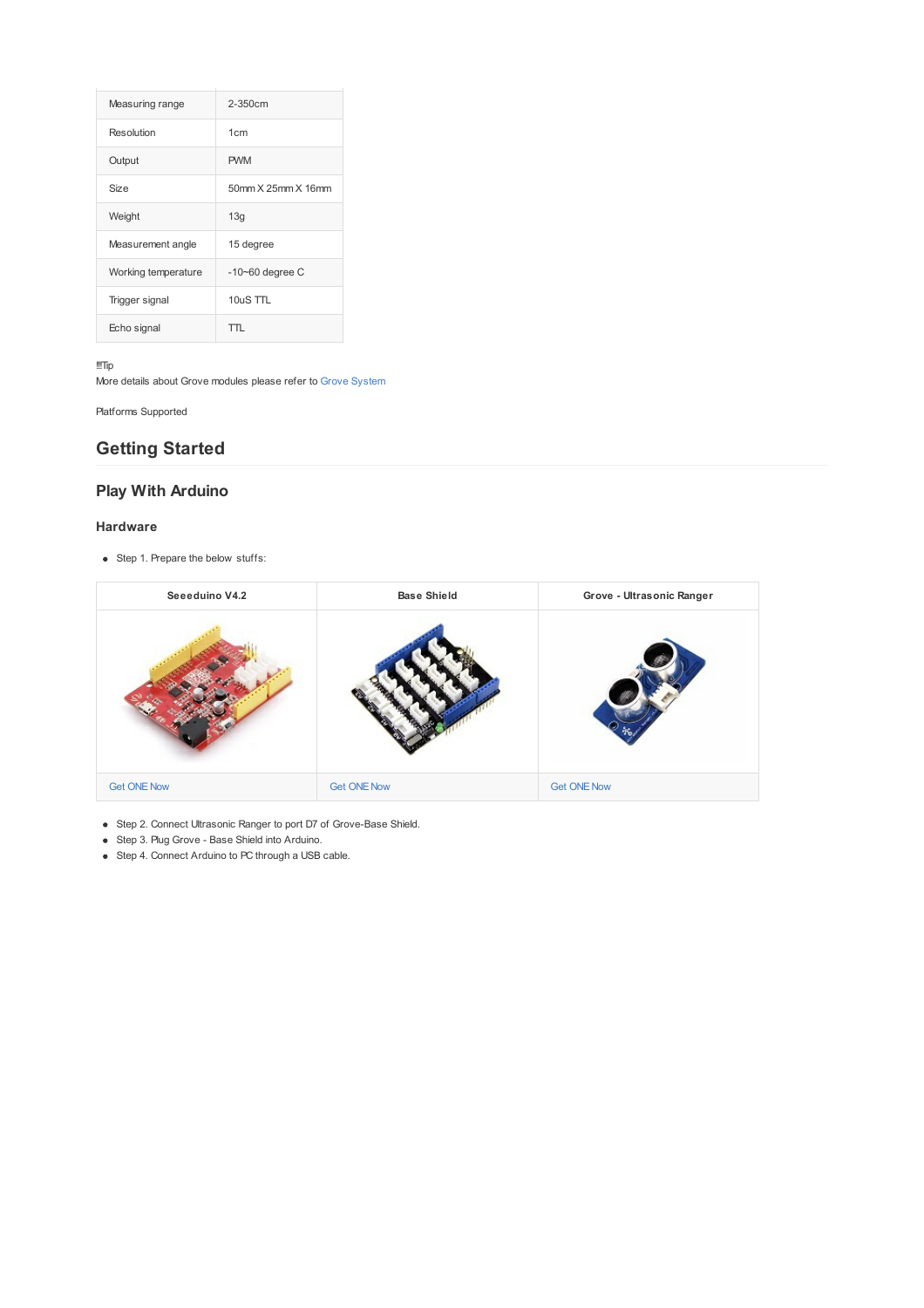

#### !!!Note

If w e don't have Grove Base Shield, We also can directly connect Grove\_Ultrasonic\_Ranger to Arduino as below.

| Seeeduino     | Grove-Ultrasonic Ranger |
|---------------|-------------------------|
| 5V            | Red                     |
| <b>GND</b>    | <b>Black</b>            |
| Not Conencted | <b>White</b>            |
| $\mathbf{D}$  | Yellow                  |

### **Software**

- Step 1. Dow nload the Ultrasonic Ranger Library from Github.
- Step 2. Refer How to install [library](http://wiki.seeed.cc/How_to_install_Arduino_Library) to install library for Arduino.
- Step 3. Copy the code into Arduino IDE and upload.

```
#include "Ultrasonic.h"
Ultrasonic ultrasonic(7);
void setup()
{
    Serial.begin(9600);
 }
void loop()
{
     long RangeInInches;
    long RangeInCentimeters;
      Serial.println("The distance to obstacles in front is: ");
RangeInInches = ultrasonic.MeasureInInches();
      Serial.print(RangeInInches);//0~157 inches
Serial.println(" inch");
    delay(250);
    RangeInCentimeters = ultrasonic.MeasureInCentimeters(); // two measurements should keep an interval
      Serial.print(RangeInCentimeters);//0~400cm
Serial.println(" cm");
    delay(250);
}
```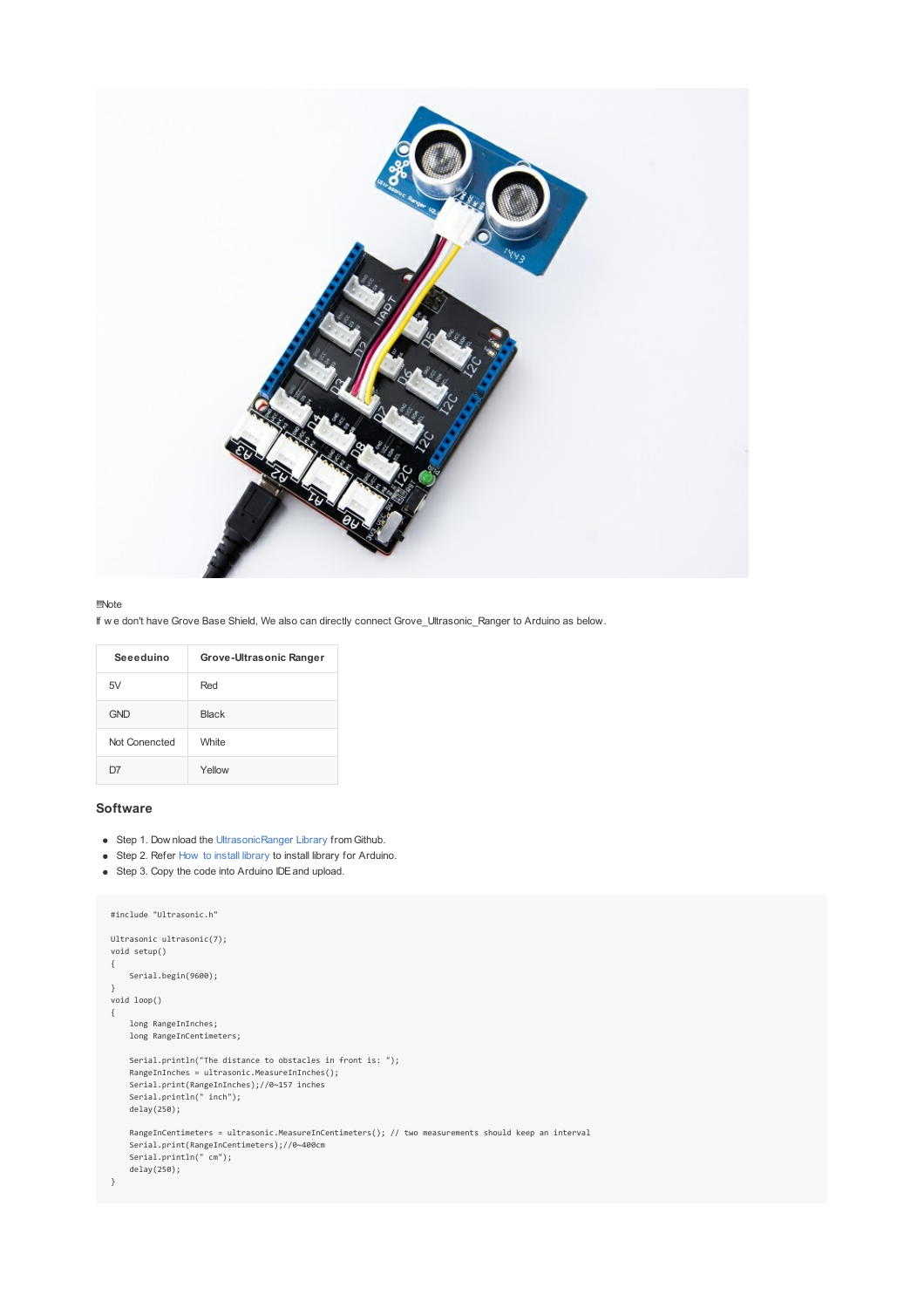Step 4. We w ill see the distance display on terminal as below.

```
The distance to obstacles in front is:
 2 inches
6 cm
The distance to obstacles in front is:
2 inches
6 cm
 The distance to obstacles in front is:
2 inches
6 cm
```
## **Play With Raspberry Pi**

### **Hardware**

• Step 1. Prepare the below stuffs:

| Raspberry pi       | GrovePi_Plus       | Grove - Ultrasonic Ranger |
|--------------------|--------------------|---------------------------|
|                    |                    |                           |
| <b>Get ONE Now</b> | <b>Get ONE Now</b> | <b>Get ONE Now</b>        |

- Step 2. Plug the GrovePi\_Plus into Raspberry.
- Step 3. Connect Grove-Ultrasonic ranger to D4 port of GrovePi\_Plus.
- Step 4. Connect the Raspberry to PC through USB cable.